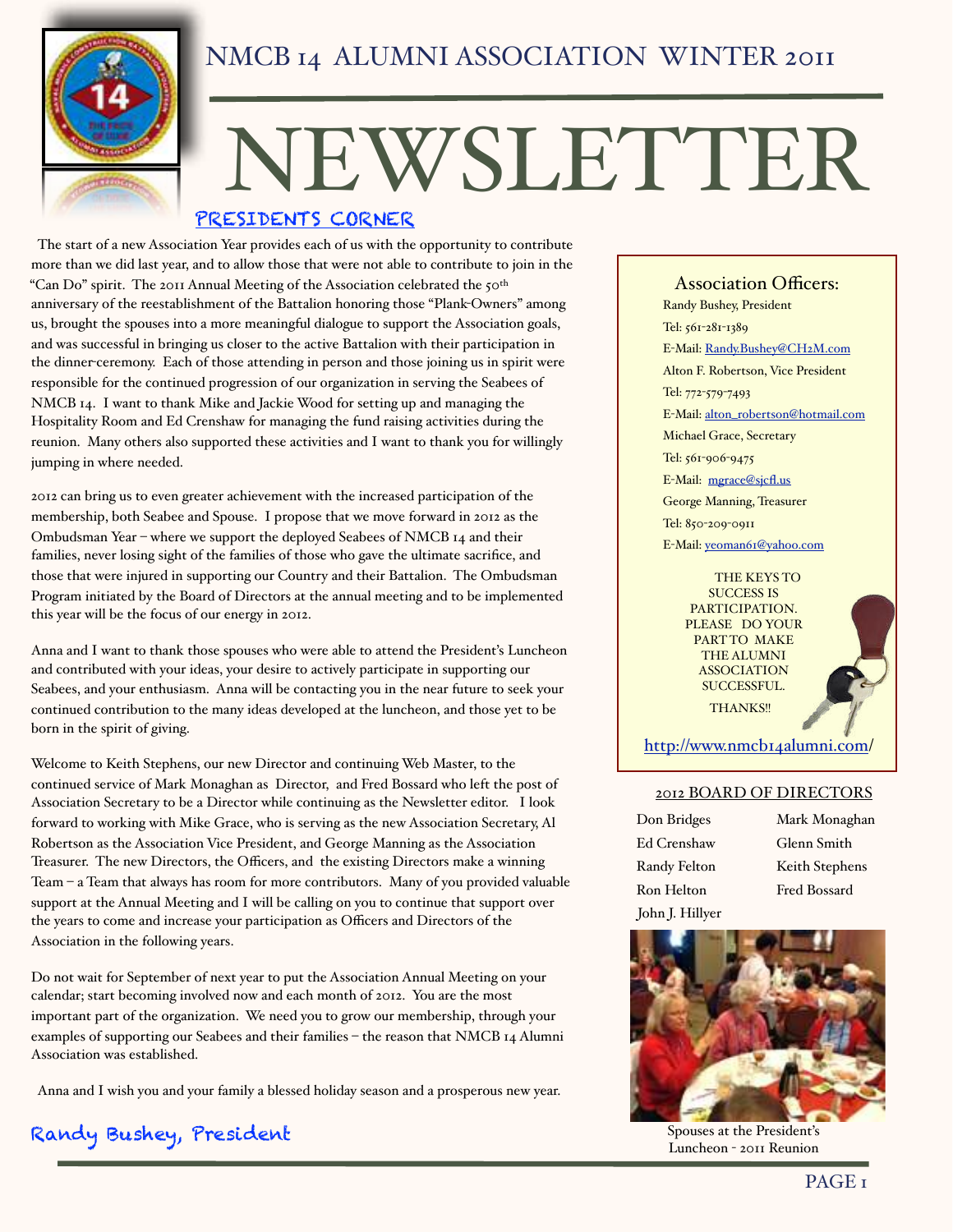

#### NMCB 14 "PLANK-OWNERS RECOGNIZED

 A very memorable and touching part of our reunion dinner was the recognition of twenty two (currently identified) plankowner members of NMCB14. It was especially noteworthy that ten of those plank-owners were present at the dinner.

Although some opinions differ about the use of the term "plankowner" instead of "plank-holder," we think the question is satisfactorily resolved by the Maritime Dictionary which makes no reference to "plank-holder" and simply defines a "plank-owner" to be someone who is part of "The first crew to take a new ship to sea." Today (and in 1961), the term "plank-owner" can be applied to members of newly commissioned units, new military bases and recommissioned units as well. RMCB-14 (as it was designated on 01 July 1961) was actually a Naval Reserve component rebirth (or recommissioning, if you will) of the 14th NCB, which was commissioned at Camp Allen in July 1942 and disestablished in April 1946.

In the "Can-Do" spirit of the Seabees, EQCM Bill Purkis, himself a plank-owner, played a key role in the ceremony by presenting a very special "plank" to those honored members who were present. These "planks" were fashioned by the Master Chief from lumber used originally in the Library of Congress (circa 1800) as book shelving and, when replaced, "procured" in true Seabee fashion by our late Seabee brother, Lou MacNaughton. The historical significance of the planks well reflects the great respect we all have for those members who have faithfully served their country and were affiliated with the Battalion for many years.

Plank-Owners in attendance are identified in the photo to the right. Other Plank-Owners identified to-date that could not attend the reunion are RADM Peter R. Brown, John Larsen, Neil Orange, Ron York, Doug Snead, Bill Tydings, Bill Shiver, Ken Bethune, Ernie Bolchoz, Bill Hammett, Tommie Meeks, and Carlisle Smith.

Fred Bossard, Al Robertson and Joe Schweigart provided insights as to some of the issues, trials, tribulations and successes the Battalion endured and/or achieved in our early years.

*Editorís note: Of the twenty two known surviving Plank-Owners, at least five were enlisted (and at least one deceased as well) who retired as officers* ranging from O-6 to CWO3. As RADM Brown told me, this is a real testament. *to the leadership that NMCB 14 possessed in those early formative years and beyond.*



**NMCB <sup>14</sup> ìPlank Owners<sup>î</sup>** (**L-R) Orlando Chase, Joe Schweigart, Fred Bossard, Bill Purkis, MikeWood, Jim Kautz, Gabby McCallum, Raleigh Ward, Charlie Sheppard, and Guy Sutton**



**Above is <sup>a</sup> photo of one of the Plank-Owner certiÆcates presente<sup>d</sup> during the Plank-Owner ceremony.**

#### SEVENTH ANNUAL REUNION PLANNING

Planning for the 2012 reunion is currently centered on the Panama City, FL area and was announced as such at the reunion. However, there now are discussions underway to consider changing the 2012 site to Asheville, NC and to Panama City, FL in 2014. (The 2013 reunion is scheduled to be in the Jacksonville, FL area.) A final decision will be announced in the next several weeks. Stay tuned and checked our Website at: [http://](http://www.nmcb14alumni.com) [www.nmcb14alumni.com/](http://www.nmcb14alumni.com) for further updates.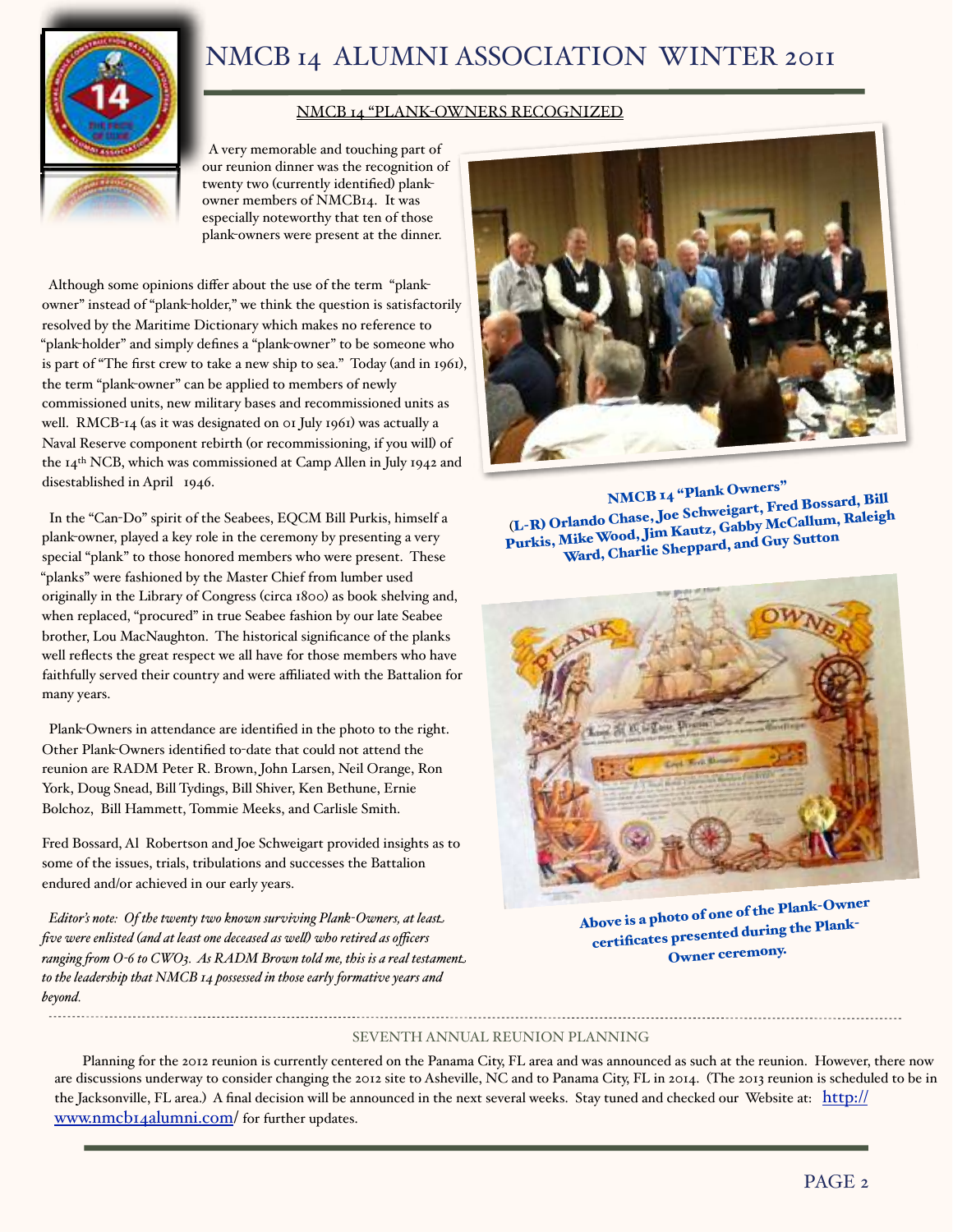

#### WWII LIFE MEMBERS

James D. Rothermel Andrew Parretti Marshall Henry

#### LIFE MEMBERS

Russell Doe Robert Rehkopf Fred S. Bossard Peter R. Brown John Dux Ronald L. Helton Terry B. Jamison John R. Johnson Randall Bushey George Milian Edward N. Orange William Purkis Glenn A. Smith John T. Larsen Kenneth Erickson Mike Wood Michael Grace Mark Monaghan William C.Charvat Charles Sheppard William Memory Vernon Morris Richard Biggs Randall McGhee U.J.C. Tom Williams Donald N. Bridges Ernest Burzumato George A. Manning William P. Shiver Richard Mayo Richard Hoibraten Kenneth Morgan James Caulder Chris O. Snell, Jr.

#### 2011 MEMBERS (TO DATE)

Charles Hickey William McCallum Tommie Tyler William Travis Joseph Kolodziej Grey Duncan Charles Miller Alton F. Robertson Calvin Riley Gregg Harkness Ronald I. Russell Johnnie Nash Hilrie Kemp, Jr William Pye Loren Emery Randall Felton Terry Bailey Charles Famshaw Peter J. Araneo Thomas "Ed" Clark Leo Bennett Harold J. Murray John J. Hillyer III James A. Gold Peter R. Herrick Robert Tuten Raymond C. Walker Ronald Philpott Raleigh Ward Ed Crenshaw James R. Kautz Wilson K. Hunter John Walker Paul Mitchell Garry L. Chitwood William Smith Mark Monaghan Keith Stephens David Tilki Thomas Kleschka Stan Bartholomew Herman Polston Samantha Wood

#### ANNUALS (2011)

Normand Dupuis Fred Ainsburg Ray Cochran David Katz Charles Hayman Patrick Upshaw Ed Parada

#### **MEMORIALS**

John J. Hillyer Jr. Fred Huntley Donald L. Billstone Jim Knox Ron Patterson James V Carney \* Elmer Finch \* Boaz Blosser \* Jason Dwelley \*\* Chris Dickerson \*\* Ronald Ginther \*\* Robert Jenkins \*\* Trace Dossett \*\* Scott McHugh \*\* Michael Anderson \*\* David Ludovici Al Cardenelli Marlin Cochran John Finley Bill Kramer Ed Ripoli Bill Schram Harvey Warren John Witzman

#### ANNUALS (2012)

Normand Dupuis David Katz

\* WW II \*\* Iraq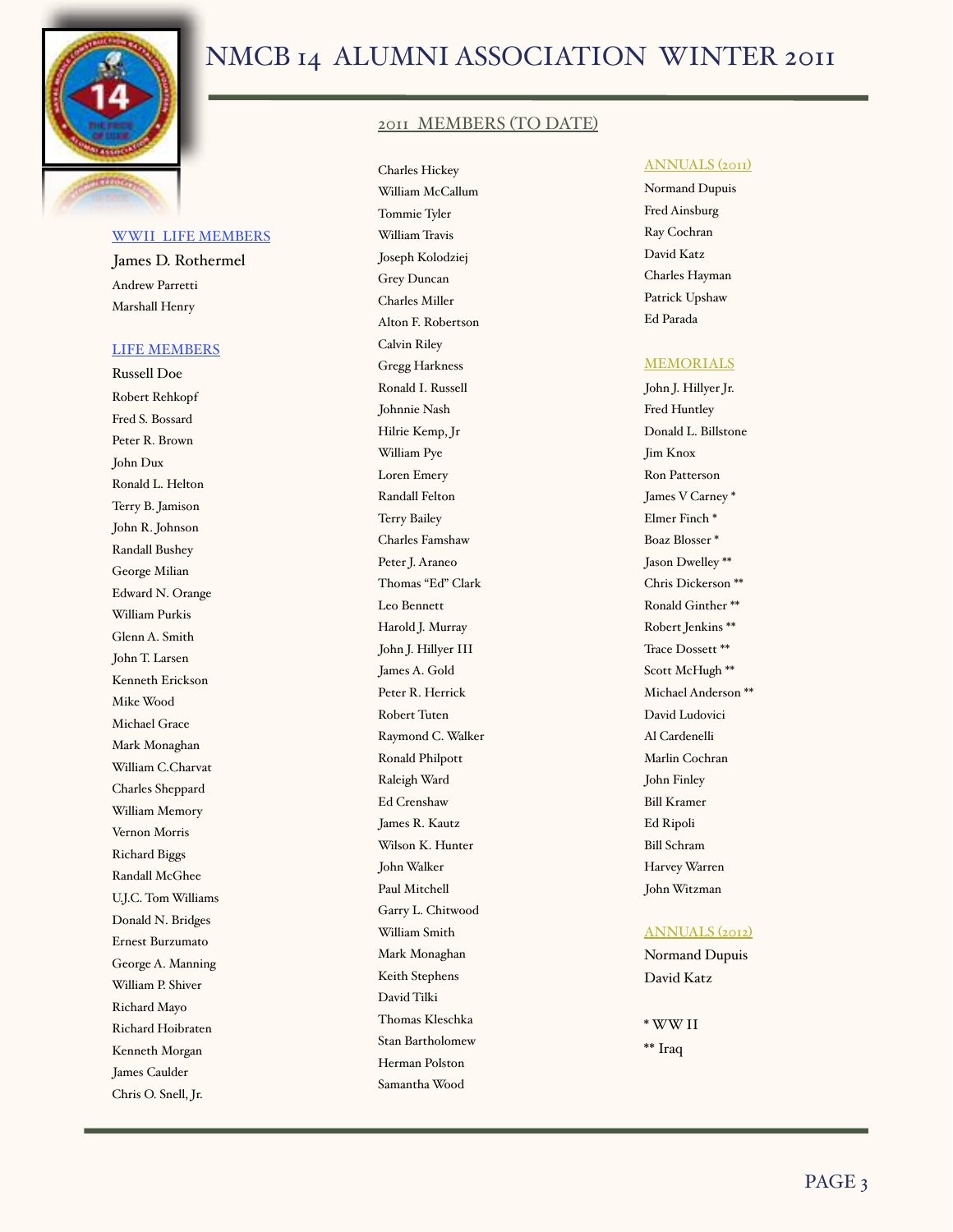

### Odds ën Ends

#### ANNUAL MEMBERSHIP CYCLE HAS CHANGED

The "Cycle" for Annual Memberships has been changed from a Calendar Year basis to a "Twelve Month" cycle from the date of receipt of an Annual Application, This was done to encourage new applicants to join at any time during the year and not just during January. During the 11th month of your annual membership, you will be sent a reminder to renew you Annual Membership in the coming month. As ALWAYS, **all membership checks**, Life or Annual, are to be made out to "NMCB 14 Alumni Association".

#### 2012 BOARD OF DIRECTOR / OFFICER ELECTIONS

This years BOD elections saw a significant increase in participation from the membership. Membership participation jumped to 60% from 2010's  $45\%$ . That's a 33% increase. One of the BOD's Christmas wish's is that we get another 33% increase in BOD voting in 2012, which would put us at 80% participation. Our ultimate goal is to get 100% member voting participation. Our sincerest thanks go out to those that did participate in the voting process.

Your new Officers and Board Directors are listed on Page 1 (in case you missed them).

#### ADVERTISING

Send in your business card and \$25.00 to Fred Bossard (made payable to NMCB 14 Alumni Association) for inclusion to our advertising section, good for three issues.

All advertising proceeds contribute to our primary goal of aiding and assisting KIA families and WIA and their families.

Welcome to "Storming Normand" Dupris in our advertising section.

 Due to the Holiday season, we are giving Dave and Ernie a fourth ìbonusî advertising issue. Thanks to all for your support.



#### ALUMNI FACES

Left to Right: 1) Grey Duncan, 2) Jim Kautz, 3) Ray Walker/Jerry Kautz, 4) The Suttons









#### NEW ASSOCIATION AUDITOR POSITION

 The Board of Directors voted to create an Association Auditor Position to conduct biannual audits of the Association's finances. As a non-profit organization we need to maintain a good business approach to all of our financial activities and the Auditor, reporting directly to the Board of Directors, will provide that accountability check. We are fortunate in having Randy Felton as the first Association Auditor. Randy, thank you for accepting the position and taking on this responsibility. Tom Williams and Randy Felton conducted an audit last year and found the Association financing to conform to good accounting practices.



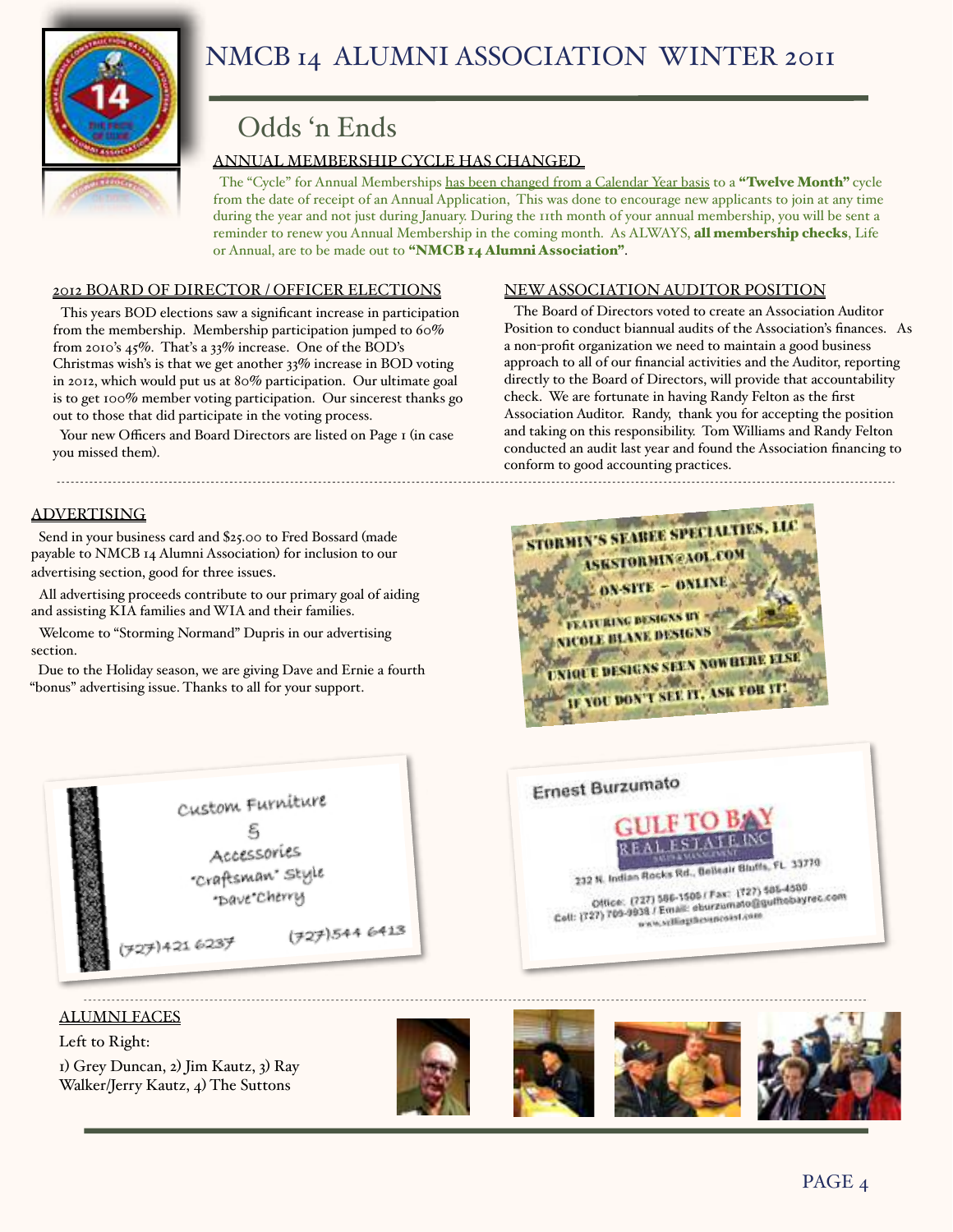

#### SEABEE DETACHMENT **COODINATION**

 Gary Chitwood has agreed to take on the Detachment Coordination activities in the Miami area. He will be working closely with John Hillyer, our Ways and Means Committee Chairman and Normand Dupuis, who is heading up the same in the Orlando area.

Gary has reported that NSVA Island  $X_5$  (Ft. Lauderdale, FL) participated in the Miami Beach Veterans Day Parade with floats and vetches.



 CMC Edgardo Ripoli, passed away on 17 October 2011. Following is some of John Hillyer's memories of Ed. He was in NMCB 14, then was transferred to the hospital unit , then sent to Iraq. There, after it was realized that a great number of causalities would not come about, he was assigned as the Navy liaison for the liberty ship in Dubai, after that he was assigned to an army unit as a mechanic. Upon his return to Tampa and NMCB 14, he was ordered to ACDUTRA with me on a detachment to new Miami Navy and Marine Reserve Center, to clear

#### **REUNION 2011 NUGGETS**

#### ENTERTAINMENT

 Once again, we had superb after dinner entertainment from Rhonda and Harlan Hambright, accompanied on the keyboard by Deidre Singleton. They performed their own musical "Sail Away" with Rhonda as the "girl I left behind" and Harlan as the "swarthy sea captain guy". Thank you all for a capping off a great evening.

#### RAFFLES

Our Raffles prizes were outstanding this year. (See thank you note on page 6 for prizes.) The combination of three "major" raffle items, the silent auction and 50-50 raised over \$7,000. Thanks to all who participated in both furnishing craft items and the spirited bidding



Randy Bushey & Al Robertson preparing Plank-Owner Certificates

the remains of a Nike Missile Site ,( adjacent to the center).

One incident I remember, was a Sunday afternoon, all were leaving the center on York St. in Tampa. A fellow Seabee's car wouldn't start, Ed lifted the car with his wrecker, pulled the starter, disassembled it and gas welded the starter drive back together using a coat hanger as a brazing rod, put the vehicle back together. The fellow was able to drive home. Ed was a very good mechanic and good person.

Our Condolences go out to Dwight Hamborsky whose wife passed away on 4 November 2011. Dwight is from the Jacksonville area. You can contact Dwight at [hamborsky@bellsouth.net](mailto:hamborsky@bellsouth.net).

#### SICK CALL

We are unhappy to report that John Larsen went back to rehab prior to the reunion. Several members paid him a visit during the reunion and the good news is that he looks much better than he did last April. Also, his wife Gloria has been ailing. Neil Orange was not yet up to par and could not make this years reunion. Joe Schweigart reported that Ron York is very ill. Joe recently spoke to Ron and they reminisced for a half hour about the "good ole" days. Joe Kolodziej became ill a short time after the reunion.

Best wishes to all for speedy recoveries and a healthy New Year in 2012.

> 2012 (Nov - Dec time frame). Also, our congratulations to LCDR Croce for his recent "promotion" to Executive Officer. May your

> > tour as XO be a great success.



 The Alumni Association extends our thanks and appreciation to all the men and women of the battalion who joined us for dinner.

typical OUTSTANDING Seabee manner. Thanks Ed. NMCB 14 DINNER GUESTS & SPEAKER

for those items. Ed Crenshaw deserves special credit for organizing and running the raffles in a

 We were blessed with the presence of approximately thirty officers, men and women at our Saturday evening dinner. We all enjoyed interfacing with each other and learning a little about what they are doing in the battalion and their civilian lives. Two of the three major prizes (the TV and vacation condo) were won by NMCB 14 members.

 LCDR Kyle Croce, the Battalion XO, was our after dinner speaker, filling us in on the training and regimens that the battalion is undergoing in preparation for their anticipated deployment in

LCDR Croce Speaks after Dinner

----------------------------------

NORTH POLE 25 December 2011



#### SEASONS GREETINGS TO ALL

From the Officers and Board of Directions

MERRY CHRISTMAS, HAPPY HANUKKAH & HAPPY NEW YEAR